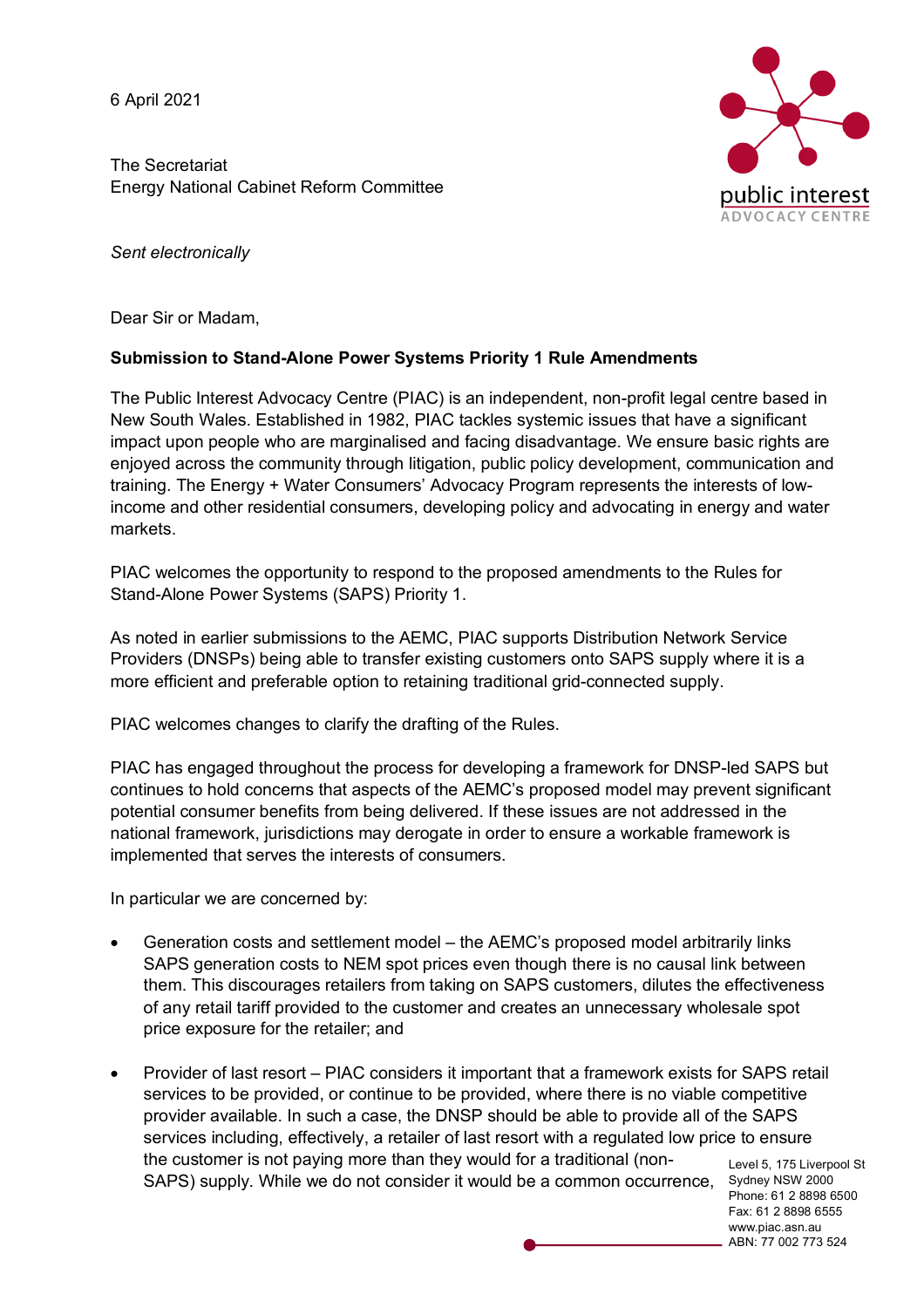having such a fall-back arrangement means the efficient and prudent transition of customers to SAPS-supply is not dependent on a retailer.

These issues are described in more detail in our submissions to the AEMC's reviews of SAPS including Attachment 1.

#### **Continued engagement**

PIAC would welcome the opportunity to meet with Senior Officials and other stakeholders to discuss these issues in more depth.

Yours sincerely,

| <b>Miyuru Ediriweera</b>                |                         | <b>Craig Memery</b>                    |                     |
|-----------------------------------------|-------------------------|----------------------------------------|---------------------|
| Senior Policy Officer, Energy and Water |                         | Policy Team Leader, Energy and Water   |                     |
| <b>Public Interest Advocacy Centre</b>  |                         | <b>Public Interest Advocacy Centre</b> |                     |
| Direct phone:                           | +61 2 8898 6525         | Direct phone:                          | +61 2 8898 6522     |
| E-mail:                                 | mediriweera@piac.asn.au | E-mail:                                | cmemery@piac.asn.au |

**ATTACHMENT 1:** PIAC, *Submission to draft rules for distributor-led Stand-Alone Power Systems*, February 2020.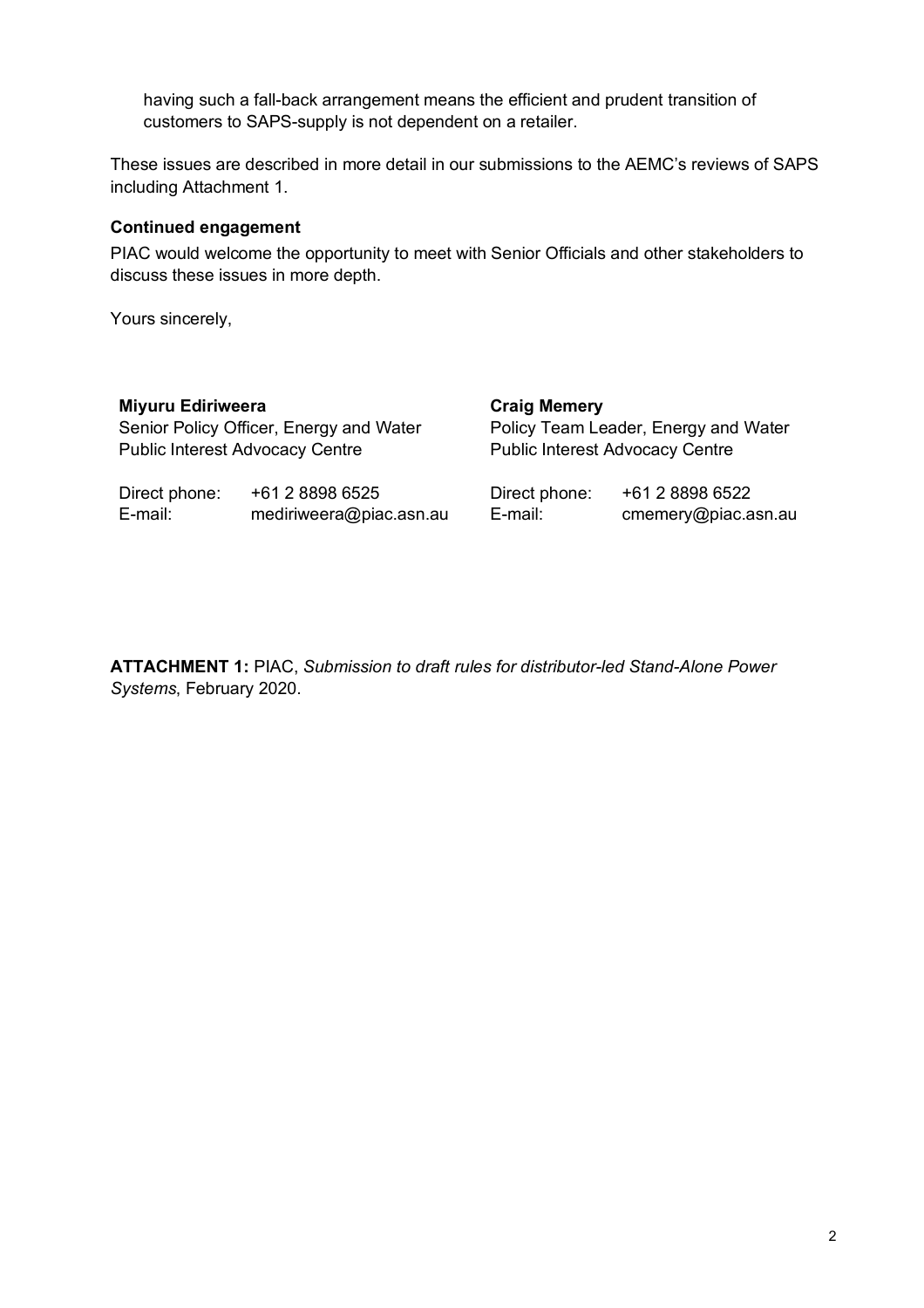13 February 2020

Andrew Truswell **Director** Australian Energy Market Commission PO Box A2449 Sydney South NSW 1235



Dear Mr Truswell,

# **Submission to draft rules for distributor-led Stand-Alone Power Systems**

The Public Interest Advocacy Centre (PIAC) is an independent, non-profit legal centre based in New South Wales. Established in 1982, PIAC tackles systemic issues that have a significant impact upon people who are marginalised and facing disadvantage. We ensure basic rights are enjoyed across the community through litigation, public policy development, communication and training. The Energy + Water Consumers' Advocacy Program represents the interests of lowincome and other residential consumers, developing policy and advocating in energy and water markets.

PIAC welcomes the opportunity to respond to the AEMC's draft Rules for distributor-led Stand-Alone Power Systems (SAPS).

As noted in earlier submissions to the AEMC,<sup>1</sup> PIAC supports Distribution Network Service Providers (DNSPs) being able to transfer existing customers onto SAPS supply where it is a more efficient and preferable option to retaining traditional grid-connected supply. While we support the intent of this package of reforms, there are particular issues that warrant further consideration to ensure that the option to transfer to SAPS-supply is used whenever it is efficient to do so and the customers' quality of service remains appropriate.

### **Ring-fencing waivers**

The AEMC's draft Rules could potentially require a relatively large number of waivers. This could be in a range of instances, such as where it may be preferable for a DNSP to provide a SAPS directly rather than tendering for it, to own a SAPS via an affiliate, or to provide maintenance services on a SAPS.

PIAC sees the need for robust ring-fencing and supports the use of appropriate ring-fencing obligations for distributor-led SAPS. However, its use must be proportionate to the potential consumer harm at stake – not only in terms of unfairly stifling contestable markets if ring-fencing is too relaxed but also creating unnecessary burden and delaying otherwise prudent SAPS projects if ring-fencing is too onerous.

We also note that, currently, the maximum duration of waivers is a full regulatory control period, meaning they must be reviewed every five years.

PIAC recommends that the AER consults with stakeholders to examine opportunities to streamline the need for waivers (and reviewing existing waivers) to maintain an appropriate balance in the case of distributor-led SAPS installations. For instance, the AER could consider:

 1 PIAC, *Submission to AEMC review of stand-alone power systems – priority 1 draft report*, February 2019.

Level 5, 175 Liverpool St Sydney NSW 2000 Phone: 61 2 8898 6500 Fax: 61 2 8898 6555 www.piac.asn.au ABN: 77 002 773 524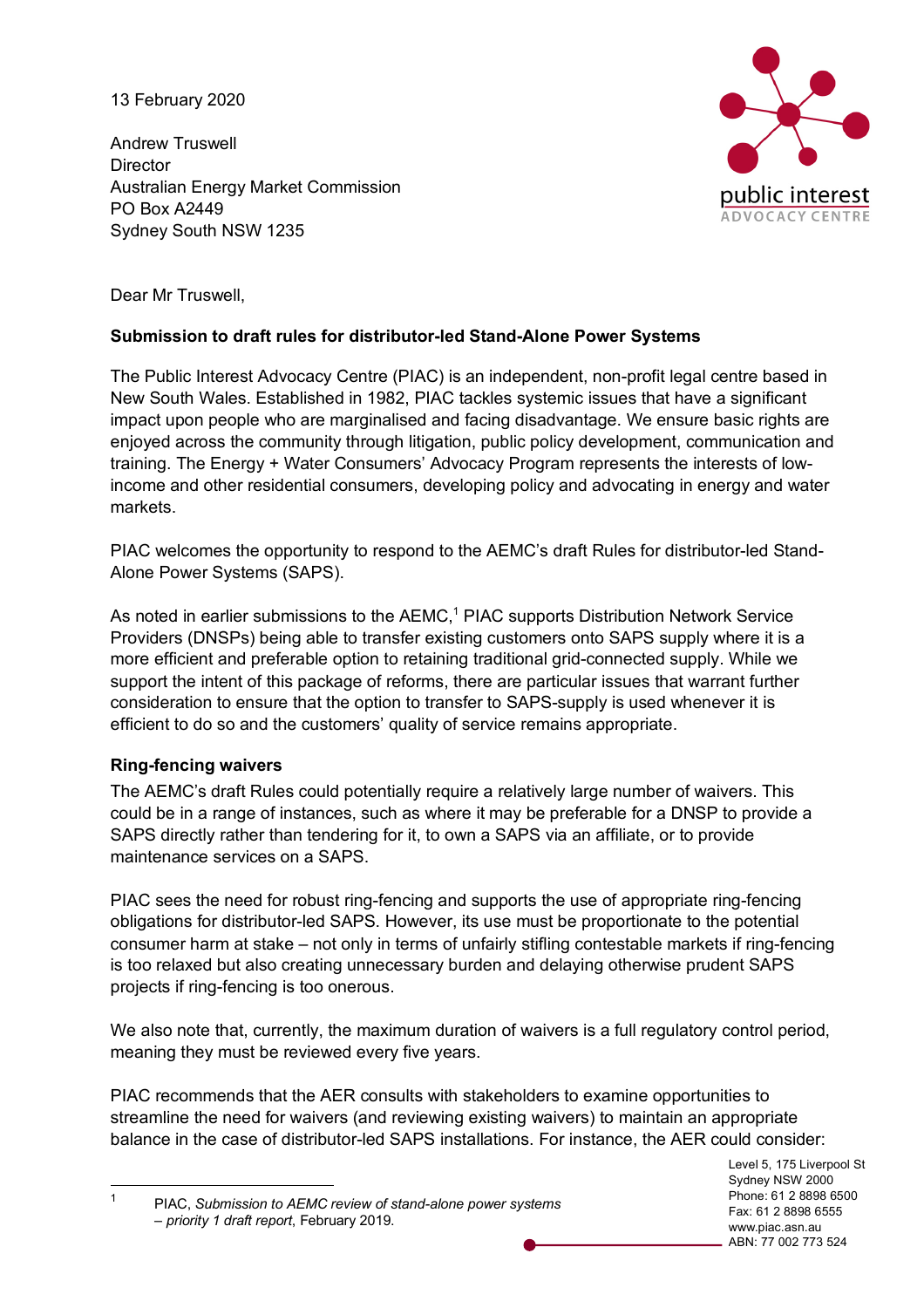- Providing longer duration waivers for distributor-led SAPS;
- Providing a single waiver for multiple SAPS in a particular area or type of installation rather than requiring DNSPs to seek multiple, independent waivers for each SAPS;
- Combining a number of similar, individual waivers into a single waiver for the purpose of reviewing and compliance; and
- Creating provider of last resort powers for DNSPs, as discussed in the following section.

## **Provider of last resort**

PIAC considers it important that a framework exist for SAPS services to be provided, or continue to be provided, where there is no viable competitive provider available.

This could occur either if no competitive provider is able to provide the full range of services or if it would only be too costly for them to do so. While this could occur for designing and installing a SAPS, PIAC considers it may be more likely in the provision of ongoing maintenance and repair services. Alternatively, the competitive provider currently providing SAPS services may cease operation.

In any of these cases, it is important that there be a clear and robust framework that allows the DNSP to act as a provider of last resort to ensure otherwise efficient SAPS opportunities are undertaken and consumers' quality of service and safety continues to meet the relevant standards.

In addition to these physical services, the DNSP may also need to act as a retailer of last resort where a suitable retailer cannot be found. In such an instance, the DNSP should be able to directly charge the SAPS-supplied customer in lieu of the retailer. While we consider it would not need to commonly be used, having such a fall-back arrangement means the efficient and prudent transition of customers to SAPS-supply is not dependent on a retailer.

### **Generation costs and settlement model**

PIAC continues to question the AEMC's proposed treatment of SAPS generation prices, as it arbitrarily links this to NEM spot prices even though there is no causal link between them. Under such a model, any alignment between NEM wholesale spot prices and cost of SAPS generation would be coincidental. While averaging across a year of wholesale prices mitigates some of the issues, this model still has three main consequences:

- It discourages retailers from taking on SAPS customers with little profit margin and relatively bespoke tariff arrangements;
- It dilutes the effectiveness of any retail tariff provided to the customer; and
- It creates an unnecessary wholesale spot price exposure (and hence hedging obligation) for the retailer.

While it may simplify the arrangements for existing retailers, it may preclude opportunities for more innovative retailers to emerge and develop more SAPS-specific retail products.

### **Customer engagement for transition**

PIAC supports the need for DNSPs to effectively engage with the customer(s) identified to be transitioned to SAPS supply. While we consider DNSPs should do this as good practice anyway, we support the AER creating a more formal framework for this. PIAC looks forward to working on this as these reform progress further.